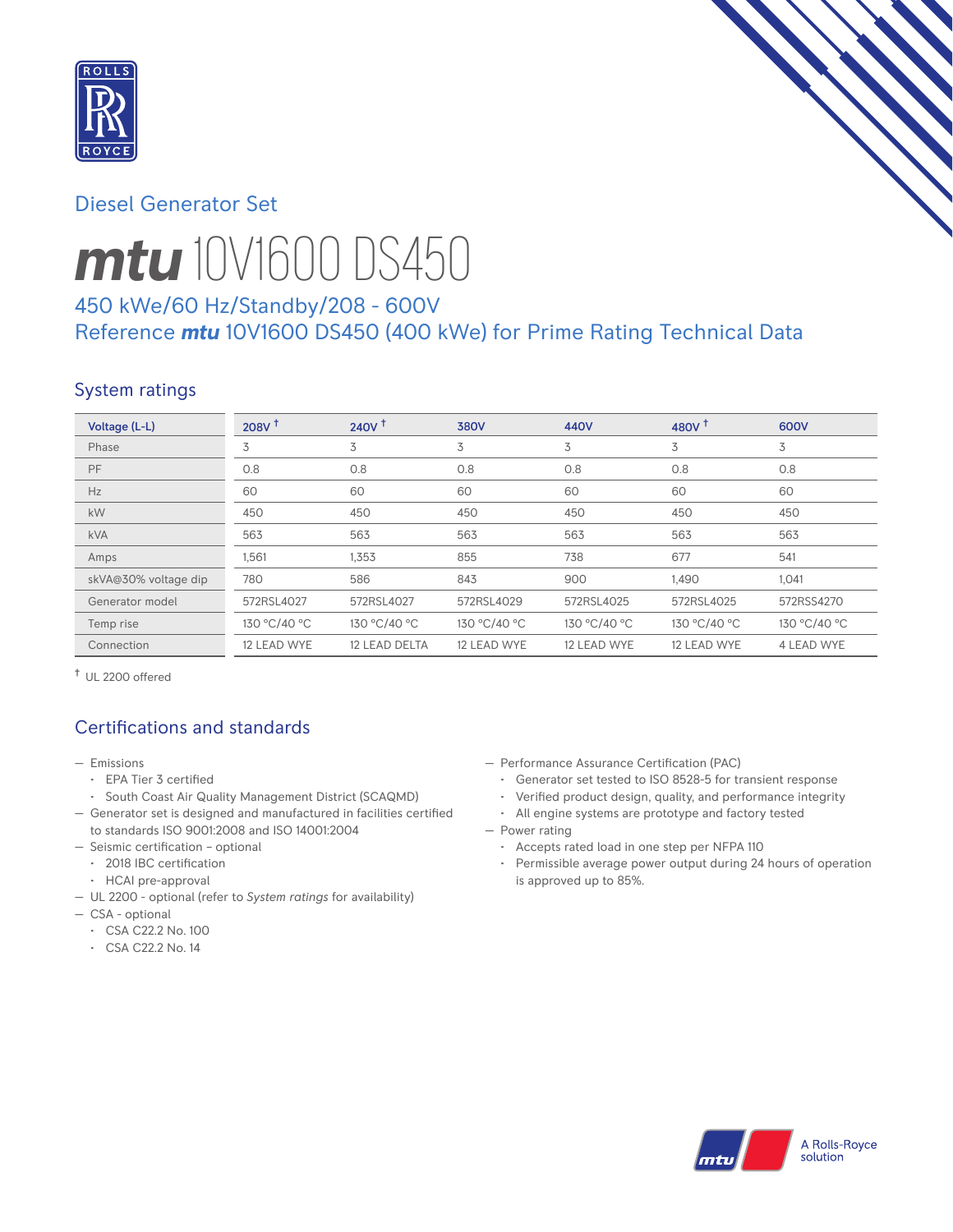## Standard features \*

- Single source supplier
- Global product support
- Two (2) Year/3,000 Hour Basic Limited Warranty
- 10V1600 diesel engine
	- 17.5 liter displacement
	- Common rail fuel injection
	- 4-cycle
- Engine-generator resilient mounted
- Complete range of accessories
- Cooling system
- Integral set-mounted
	- Engine-driven fan

# Standard equipment \*

#### Engine

- Air cleaners
- Oil pump
- Oil drain extension and shut-off valve
- Full flow oil filter
- Closed crankcase ventilation
- Jacket water pump
- Thermostats
- Blower fan and fan drive
- Radiator unit mounted
- Electric starting motor 24V
- Governor electronic isochronous
- Base formed steel
- SAE flywheel and bell housing
- Charging alternator 24V
- Battery box and cables
- Flexible fuel connectors
- Flexible exhaust connection
- EPA certified engine

#### **Generator**

- NEMA MG1, IEEE, and ANSI standards compliance for temperature rise and motor starting
- Sustained short circuit current of up to 300% of the rated current for up to 10 seconds
- Self-ventilated and drip-proof
- Superior voltage waveform
- Digital, solid state, volts-per-hertz regulator
- Brushless alternator with brushless pilot exciter
- 4 pole, rotating field
- 130 °C maximum standby temperature rise
- 1-bearing, sealed
- Flexible coupling
- Full amortisseur windings
- 125% rotor balancing
- 3-phase voltage sensing
- $\pm$  0.25% voltage regulation no load to full load
- 100% of rated load one step
- 5% maximum total harmonic distortion
- Generator
	- Brushless, rotating field generator
	- 2/3 pitch windings
	- Permanent Magnet Generator (PMG) supply to regulator
- 300% short circuit capability
- Digital control panel(s)
	- UL recognized, CSA certified, NFPA 110
	- Complete system metering
	- LCD display

#### Digital control panel(s)

- Digital metering
- Engine parameters
- Generator protection functions
- Engine protection
- CANBus ECU communications
- Windows®-based software
- Multilingual capability
- Communications to remote annunciator
- Programmable input and output contacts
- UL recognized, CSA certified, CE approved
- Event recording
- IP 54 front panel rating with integrated gasket
- NFPA 110 compatible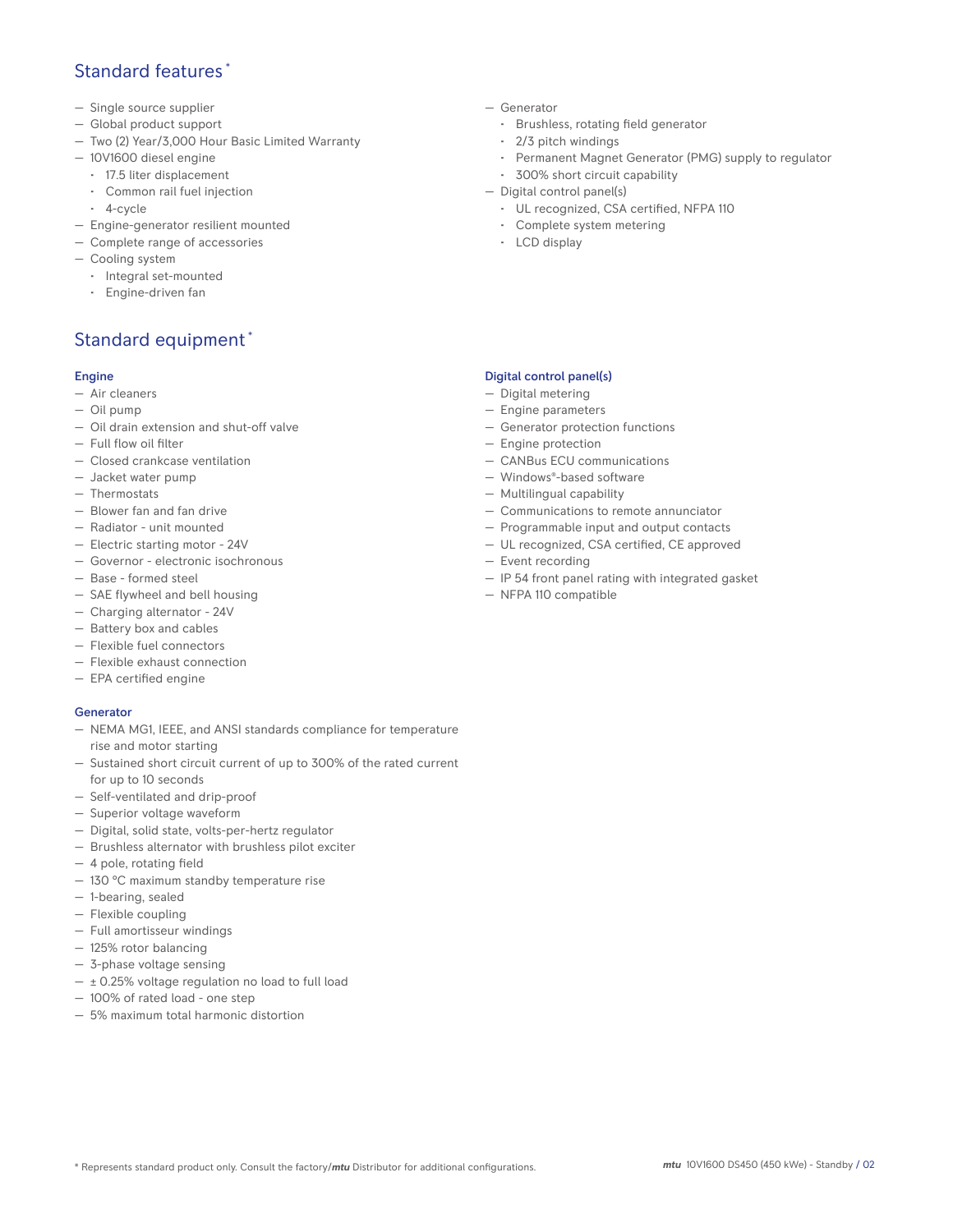# Application data

#### Engine

| Manufacturer                | mtu                           |
|-----------------------------|-------------------------------|
| Model                       | 10V1600G70S                   |
| Type                        | 4-cycle                       |
| Arrangement                 | $10-V$                        |
| Displacement: L (cu in)     | 17.5 (1,068)                  |
| Bore: cm (in)               | 12.2(4.8)                     |
| Stroke: cm (in)             | 15(5.91)                      |
| Compression ratio           | 17.5:1                        |
| Rated rpm                   | 1.800                         |
| Engine governor             | electronic isochronous (ADEC) |
| Maximum power: kWm (bhp)    | 511 (685)                     |
| Steady state frequency band | ± 0.25%                       |
| Air cleaner                 | dry                           |
|                             |                               |

## Liquid capacity

| Total oil system: L (gal)             | 61(16)      |
|---------------------------------------|-------------|
| Engine jacket water capacity: L (gal) | 60 (15.9)   |
| System coolant capacity: L (gal)      | 99.3 (26.2) |

#### Electrical

| Electric volts DC                                            | 24    |
|--------------------------------------------------------------|-------|
| Cold cranking amps under -17.8 $^{\circ}$ C (O $^{\circ}$ F) | 1.050 |
| Batteries: group size                                        | 4D    |
| Batteries: quantity                                          |       |
|                                                              |       |

#### Fuel system

| Fuel supply connection size    | $-10$ JIC 37 $\degree$ female               |
|--------------------------------|---------------------------------------------|
|                                | M20 x 1.5 male adapter provided             |
| Fuel return connection size    | -6 JIC 37° female                           |
|                                | M <sub>14</sub> x 1.5 male adapter provided |
| Maximum fuel lift: m (ft)      | 5(16)                                       |
| Recommended fuel               | diesel #2                                   |
| Total fuel flow: L/hr (gal/hr) | 401.3 (106)                                 |
|                                |                                             |

### Fuel consumption

| Fuel consumption                                                        |              |
|-------------------------------------------------------------------------|--------------|
| At 100% of power rating: L/hr (gal/hr)                                  | 127(34)      |
| At 75% of power rating: L/hr (gal/hr)                                   | 98 (26)      |
| At 50% of power rating: L/hr (gal/hr)                                   | 73 (19)      |
|                                                                         |              |
| Cooling - radiator system                                               |              |
| Ambient capacity of radiator: °C (°F)                                   | 50 (122)     |
| Maximum restriction of cooling air:                                     |              |
| intake and discharge side of radiator: kPa (in. H <sub>2</sub> 0)       | 0.2(0.8)     |
| Water pump capacity: L/min (gpm)                                        | 466 (123)    |
| Heat rejection to coolant: kW (BTUM)                                    | 235 (13,364) |
| Heat rejection to after cooler: kW (BTUM)                               | 118 (6,710)  |
| Heat radiated to ambient: kW (BTUM)                                     | 58.6 (3,332) |
| Fan power: kW (hp)                                                      | 17.1(22.9)   |
|                                                                         |              |
| Air requirements                                                        |              |
| Aspirating: *m <sup>3</sup> /min (SCFM)                                 | 35 (1,250)   |
| Air flow required for radiator                                          |              |
| cooled unit: *m <sup>3</sup> /min (SCFM)                                | 642 (22,672) |
| Remote cooled applications; air flow required for                       |              |
| dissipation of radiated generator set heat for a                        |              |
| maximum of 25 °F rise: *m <sup>3</sup> /min (SCFM)                      | 213 (7,516)  |
|                                                                         |              |
| * Air density = $1.184$ kg/m <sup>3</sup> (0.0739 lbm/ft <sup>3</sup> ) |              |
|                                                                         |              |
| <b>Exhaust system</b>                                                   |              |
| Gas temperature (stack): °C (°F)                                        | 461 (862)    |
| Gas volume at stack temperature: m <sup>3</sup> /min (CFM)              | 103 (3,623)  |
| المستحور بمحجوب والمحامل والماجين والمستحدث بمحاربه الما                |              |

| Gas volume at stack temperature: m <sup>3</sup> /min (CFM)  | 103 (3,623) |
|-------------------------------------------------------------|-------------|
| Maximum allowable back pressure at                          |             |
| outlet of engine, before piping: kPa (in. H <sub>2</sub> 0) | 8.5(34.1)   |